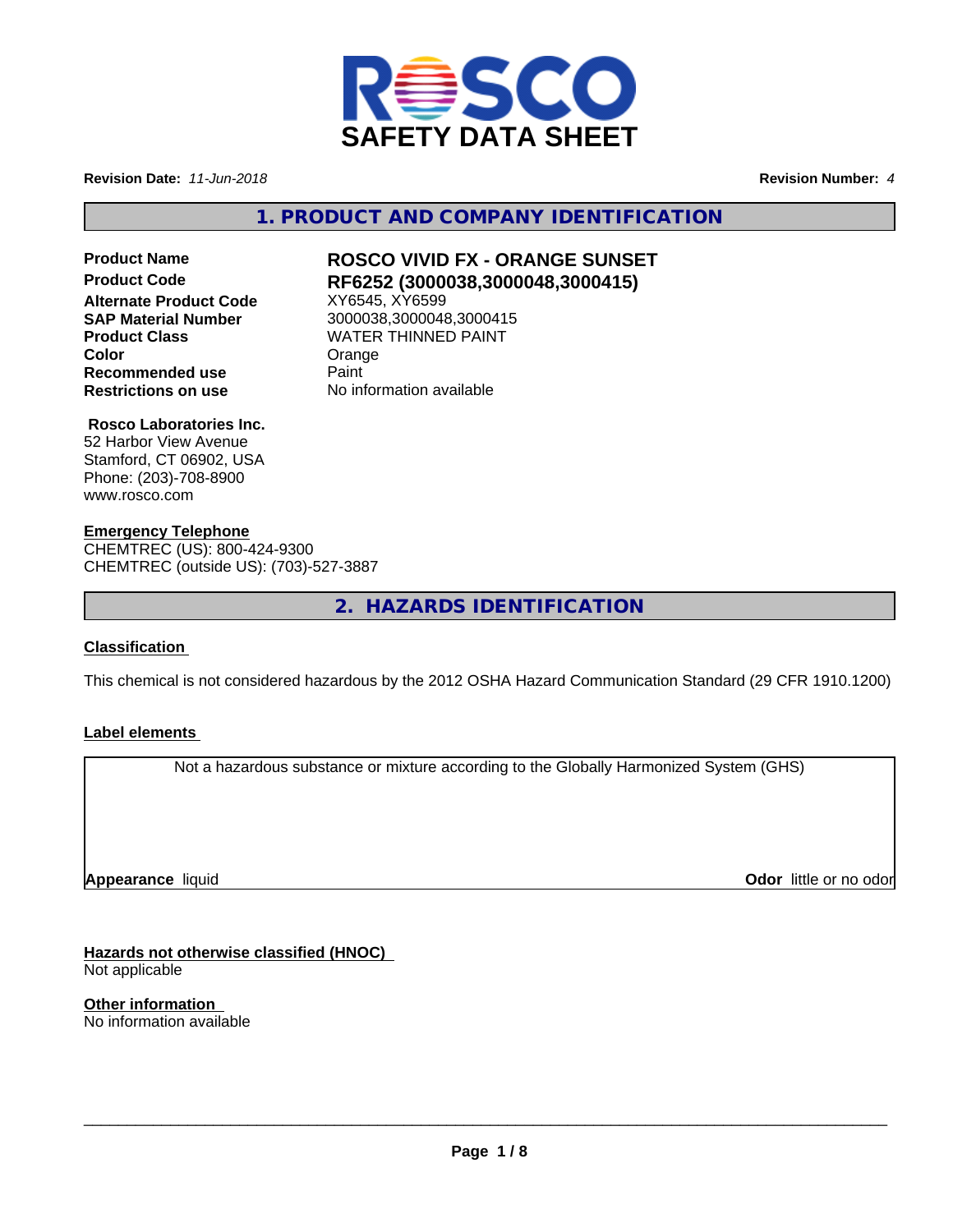# **3. COMPOSITION INFORMATION ON COMPONENTS**

*This product contains no hazardous components present at reportable quantities.*

|                                                  | 4. FIRST AID MEASURES                                                                                    |
|--------------------------------------------------|----------------------------------------------------------------------------------------------------------|
| <b>General Advice</b>                            | No hazards which require special first aid measures.                                                     |
| <b>Eye Contact</b>                               | Rinse thoroughly with plenty of water for at least 15 minutes and consult a<br>physician.                |
| <b>Skin Contact</b>                              | Wash off immediately with soap and plenty of water while removing all<br>contaminated clothes and shoes. |
| <b>Inhalation</b>                                | Move to fresh air. If symptoms persist, call a physician.                                                |
| Ingestion                                        | Clean mouth with water and afterwards drink plenty of water. Consult a physician<br>if necessary.        |
| <b>Most Important</b><br><b>Symptoms/Effects</b> | None known.                                                                                              |
| <b>Notes To Physician</b>                        | Treat symptomatically.                                                                                   |
|                                                  | E FIDE FICUTING MEACUDEC                                                                                 |

**5. FIRE-FIGHTING MEASURES**

| <b>Suitable Extinguishing Media</b>                                              | Use extinguishing measures that are appropriate to local<br>circumstances and the surrounding environment.                                   |
|----------------------------------------------------------------------------------|----------------------------------------------------------------------------------------------------------------------------------------------|
| <b>Protective Equipment And Precautions For</b><br><b>Firefighters</b>           | As in any fire, wear self-contained breathing apparatus<br>pressure-demand, MSHA/NIOSH (approved or equivalent)<br>and full protective gear. |
| <b>Specific Hazards Arising From The Chemical</b>                                | Closed containers may rupture if exposed to fire or<br>extreme heat.                                                                         |
| <b>Sensitivity To Mechanical Impact</b>                                          | No.                                                                                                                                          |
| <b>Sensitivity To Static Discharge</b>                                           | No.                                                                                                                                          |
| <b>Flash Point Data</b><br>Flash Point (°F)<br>Flash Point (°C)<br><b>Method</b> | Not applicable<br>Not applicable<br>Not applicable                                                                                           |
| <b>Flammability Limits In Air</b>                                                |                                                                                                                                              |
| Lower flammability limit:<br><b>Upper flammability limit:</b>                    | Not applicable<br>Not applicable                                                                                                             |
|                                                                                  |                                                                                                                                              |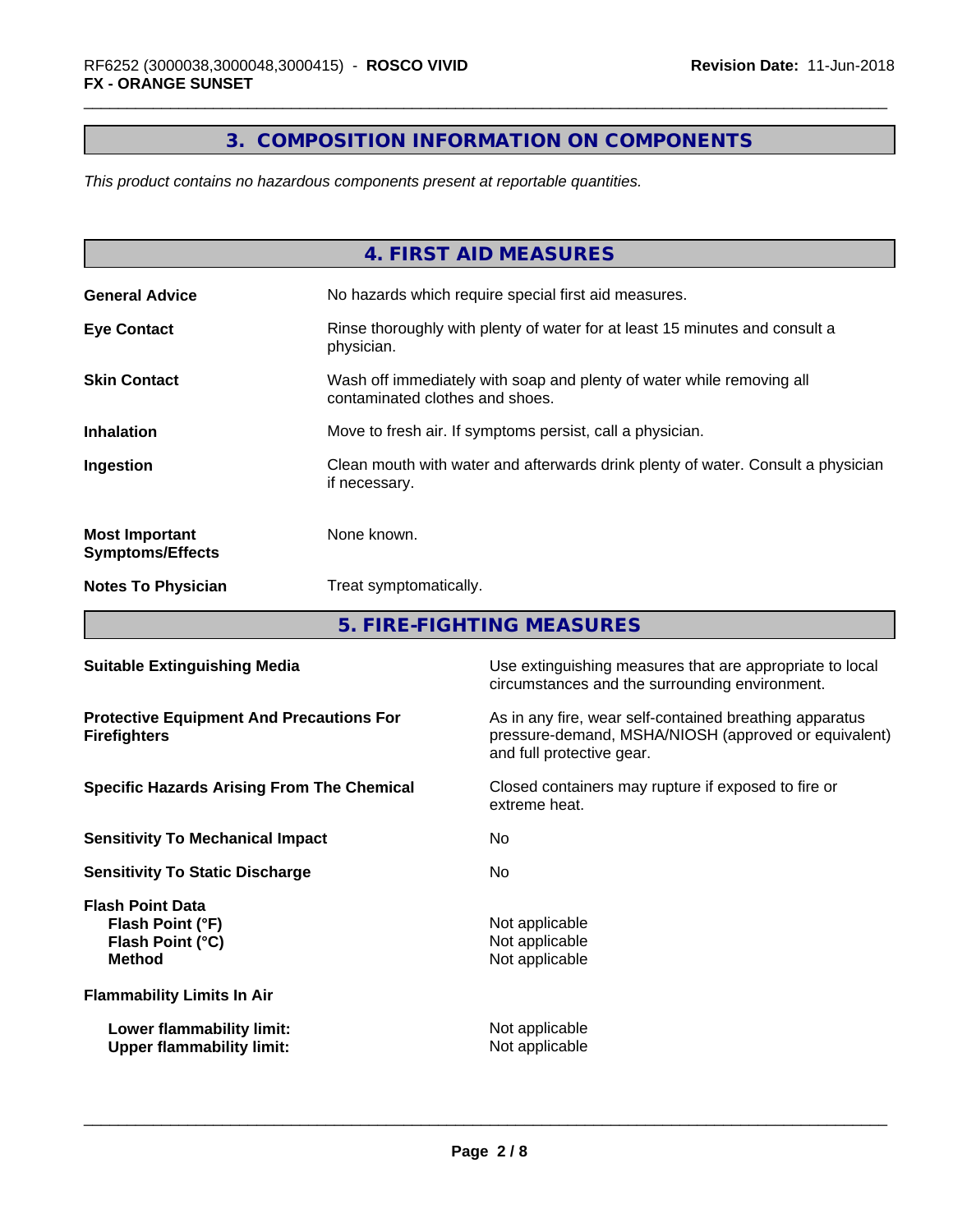| <b>NFPA</b> | Health: . | <b>Flammability: 0</b> | <b>Instability: 0</b> | <b>Special: Not Applicable</b> |
|-------------|-----------|------------------------|-----------------------|--------------------------------|
| NFPA Logand |           |                        |                       |                                |

#### **NFPA Legend**

- 0 Not Hazardous
- 1 Slightly
- 2 Moderate
- 3 High
- 4 Severe

*The ratings assigned are only suggested ratings, the contractor/employer has ultimate responsibilities for NFPA ratings where this system is used.*

*Additional information regarding the NFPA rating system is available from the National Fire Protection Agency (NFPA) at www.nfpa.org.*

# **6. ACCIDENTAL RELEASE MEASURES Personal Precautions** Avoid contact with skin, eyes and clothing. Ensure adequate ventilation. **Other Information** Prevent further leakage or spillage if safe to do so. **Environmental precautions** See Section 12 for additional Ecological Information. **Methods for Cleaning Up** Soak up with inert absorbent material. Sweep up and shovel into suitable containers for disposal. **7. HANDLING AND STORAGE** Handling **Handling** Avoid contact with skin, eyes and clothing. Avoid breathing vapors, spray mists or sanding dust. In case of insufficient ventilation, wear suitable respiratory equipment. **Storage** Keep container tightly closed. Keep out of the reach of children. **Incompatible Materials** No information available

**8. EXPOSURE CONTROLS/PERSONAL PROTECTION**

#### **Exposure Limits**

*No exposure limits have been established for this product.*

#### **Legend**

ACGIH - American Conference of Governmental Industrial Hygienists Exposure Limits OSHA - Occupational Safety & Health Administration Exposure Limits N/E - Not Established

| <b>Engineering Measures</b> | Ensure adequate ventilation, especially in confined areas. |
|-----------------------------|------------------------------------------------------------|
|-----------------------------|------------------------------------------------------------|

| <b>Personal Protective Equipment</b> |                                                                          |
|--------------------------------------|--------------------------------------------------------------------------|
| <b>Eye/Face Protection</b>           | Safety glasses with side-shields.                                        |
| <b>Skin Protection</b>               | Protective gloves and impervious clothing.                               |
| <b>Respiratory Protection</b>        | In case of insufficient ventilation wear suitable respiratory equipment. |
|                                      |                                                                          |
| <b>Hygiene Measures</b>              | Avoid contact with skin, eyes and clothing. Remove and wash contaminated |
|                                      |                                                                          |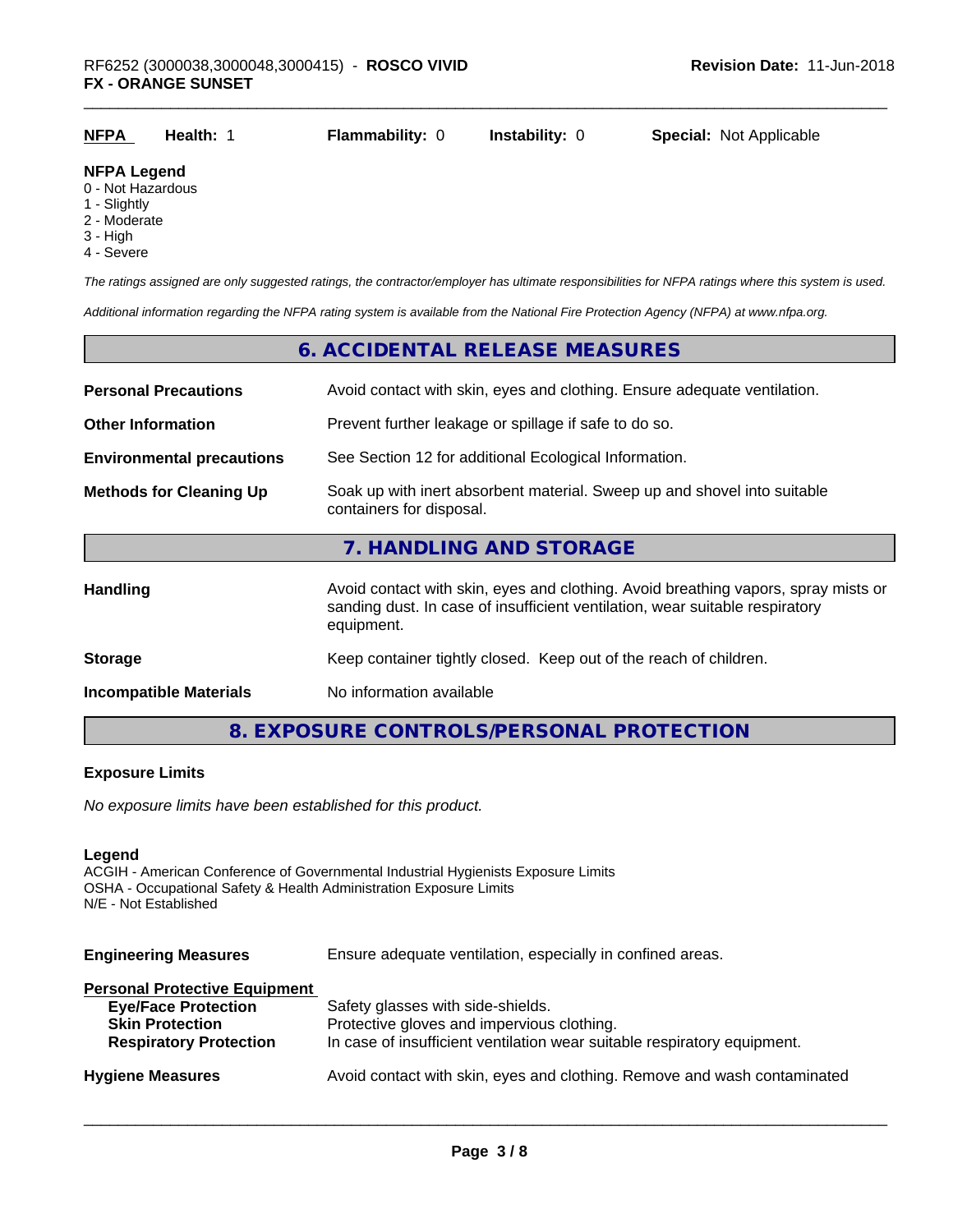clothing before re-use. Wash thoroughly after handling.

## **9. PHYSICAL AND CHEMICAL PROPERTIES**

**Appearance** liquid **Odor** little or no odor **Odor Threshold** No information available **Density (Ibs/gal)** 8.6 - 9.0<br> **Specific Gravity** 8.6 - 9.0<br> **Specific Gravity Specific Gravity**<br>pH **Viscosity (cps)** No information available **Solubility(ies)**<br> **No** information available<br> **Water solubility**<br> **No** information available **Water solubility**<br> **Evaporation Rate**<br> **Evaporation Rate**<br> **Evaporation Rate Vapor pressure @20 °C (kPa)**<br> **Vapor density**<br> **Vapor density**<br> **Vapor density Wt. % Solids 30 - 40<br>
<b>Vol. % Solids** 30 - 40<br> **Vol. % Solids** 35 - 35 **Vol. % Solids** 25 - 35 **Wt. % Volatiles** 60 - 70 **Vol. % Volatiles VOC Regulatory Limit (g/L)** < 100 **Boiling Point (°F)** 212 **Boiling Point (°C)** 100 **Freezing Point (°F)** 32 **Freezing Point (°C) Flash Point (°F)**<br> **Flash Point (°C)**<br> **Flash Point (°C)**<br> **Point (°C) Flash Point (°C)**<br>Method **Flammability** (solid, gas) **Upper flammability limit:**<br> **Lower flammability limit:** Not applicable Not applicable **Lower flammability limit:**<br> **Autoignition Temperature (°F)** Not applicable havailable **Autoignition Temperature (°F) Autoignition Temperature (°C)**<br> **Decomposition Temperature (°F)** No information available **Decomposition Temperature (°F) Decomposition Temperature (°C)**<br> **Partition coefficient**<br> **Partition coefficient**<br> **No** information available **Partition coefficient** 

**No information available Evaporation Rate** No information available **No information available**<br>30 - 40 **Not applicable**<br>Not applicable

## **10. STABILITY AND REACTIVITY**

| <b>Reactivity</b>                         | Not Applicable                           |
|-------------------------------------------|------------------------------------------|
| <b>Chemical Stability</b>                 | Stable under normal conditions.          |
| <b>Conditions to avoid</b>                | Prevent from freezing.                   |
| <b>Incompatible Materials</b>             | No materials to be especially mentioned. |
| <b>Hazardous Decomposition Products</b>   | None under normal use.                   |
| <b>Possibility of hazardous reactions</b> | None under normal conditions of use.     |

## **11. TOXICOLOGICAL INFORMATION**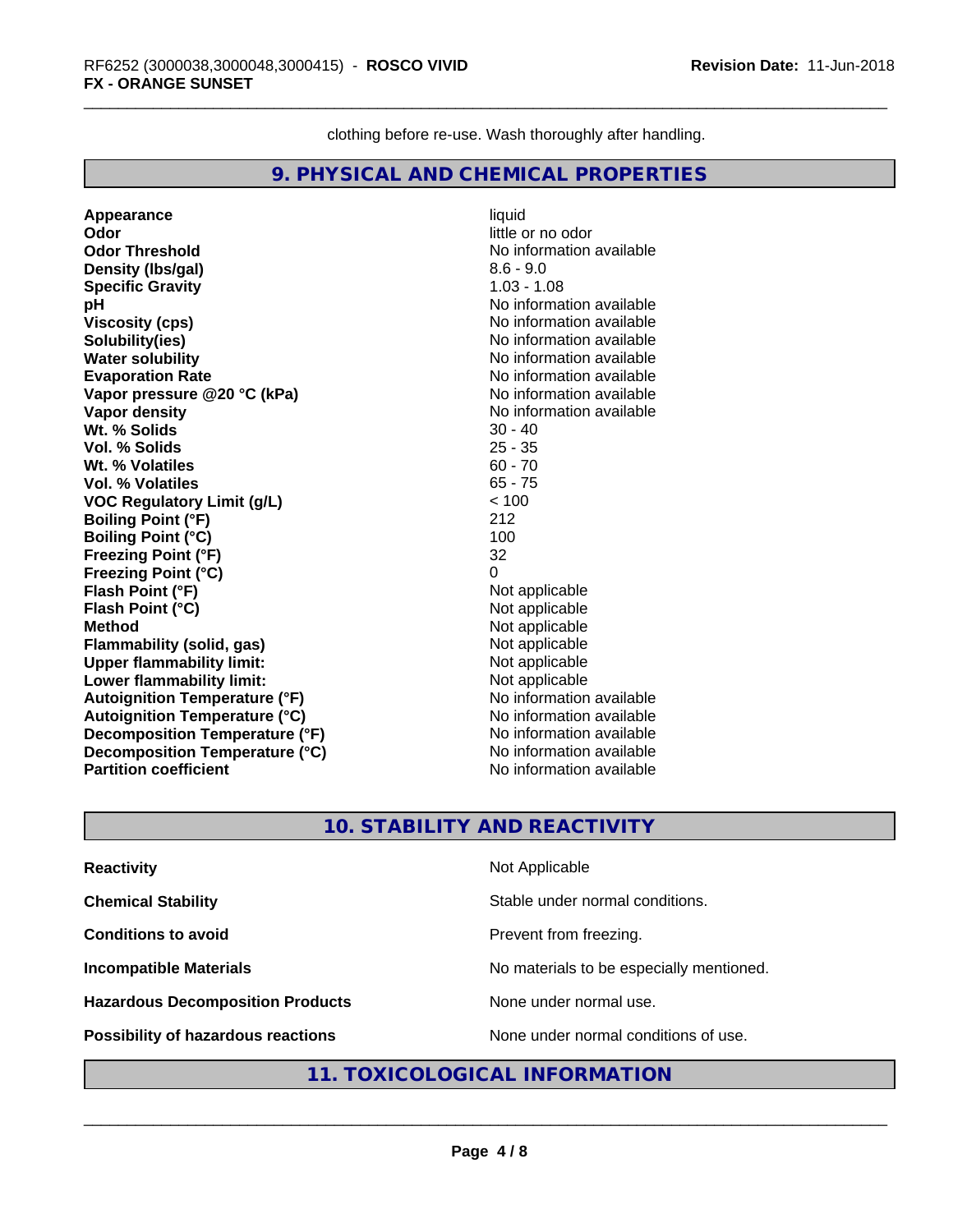| <b>Product Information</b>               |                                                                                                                               |
|------------------------------------------|-------------------------------------------------------------------------------------------------------------------------------|
| Information on likely routes of exposure |                                                                                                                               |
| <b>Principal Routes of Exposure</b>      | Eye contact, skin contact and inhalation.                                                                                     |
| <b>Acute Toxicity</b>                    |                                                                                                                               |
| <b>Product Information</b>               | No information available                                                                                                      |
|                                          | Symptoms related to the physical, chemical and toxicological characteristics                                                  |
| <b>Symptoms</b>                          | No information available                                                                                                      |
|                                          | Delayed and immediate effects as well as chronic effects from short and long-term exposure                                    |
| Eye contact<br><b>Skin contact</b>       | May cause slight irritation.<br>Substance may cause slight skin irritation. Prolonged or repeated contact may dry             |
|                                          | skin and cause irritation.                                                                                                    |
| <b>Inhalation</b>                        | May cause irritation of respiratory tract.<br>Ingestion may cause gastrointestinal irritation, nausea, vomiting and diarrhea. |
| Ingestion<br><b>Sensitization</b>        | No information available                                                                                                      |
| <b>Neurological Effects</b>              | No information available.                                                                                                     |
| <b>Mutagenic Effects</b>                 | No information available.                                                                                                     |
| <b>Reproductive Effects</b>              | No information available.                                                                                                     |
| <b>Developmental Effects</b>             | No information available.                                                                                                     |
| <b>Target organ effects</b>              | No information available.                                                                                                     |
| <b>STOT - single exposure</b>            | No information available.                                                                                                     |
| <b>STOT - repeated exposure</b>          | No information available.                                                                                                     |
| Other adverse effects                    | No information available.                                                                                                     |
| <b>Aspiration Hazard</b>                 | No information available                                                                                                      |
| <b>Numerical measures of toxicity</b>    |                                                                                                                               |

**The following values are calculated based on chapter 3.1 of the GHS document**

| ATEmix (oral)          | 74152 mg/kg |
|------------------------|-------------|
| <b>ATEmix (dermal)</b> | 603525      |

#### **Component Information**

#### **Carcinogenicity**

*There are no known carcinogenic chemicals in this product above reportable levels.*

#### **Legend**

IARC - International Agency for Research on Cancer NTP - National Toxicity Program OSHA - Occupational Safety & Health Administration

## **12. ECOLOGICAL INFORMATION**

# **Ecotoxicity Effects**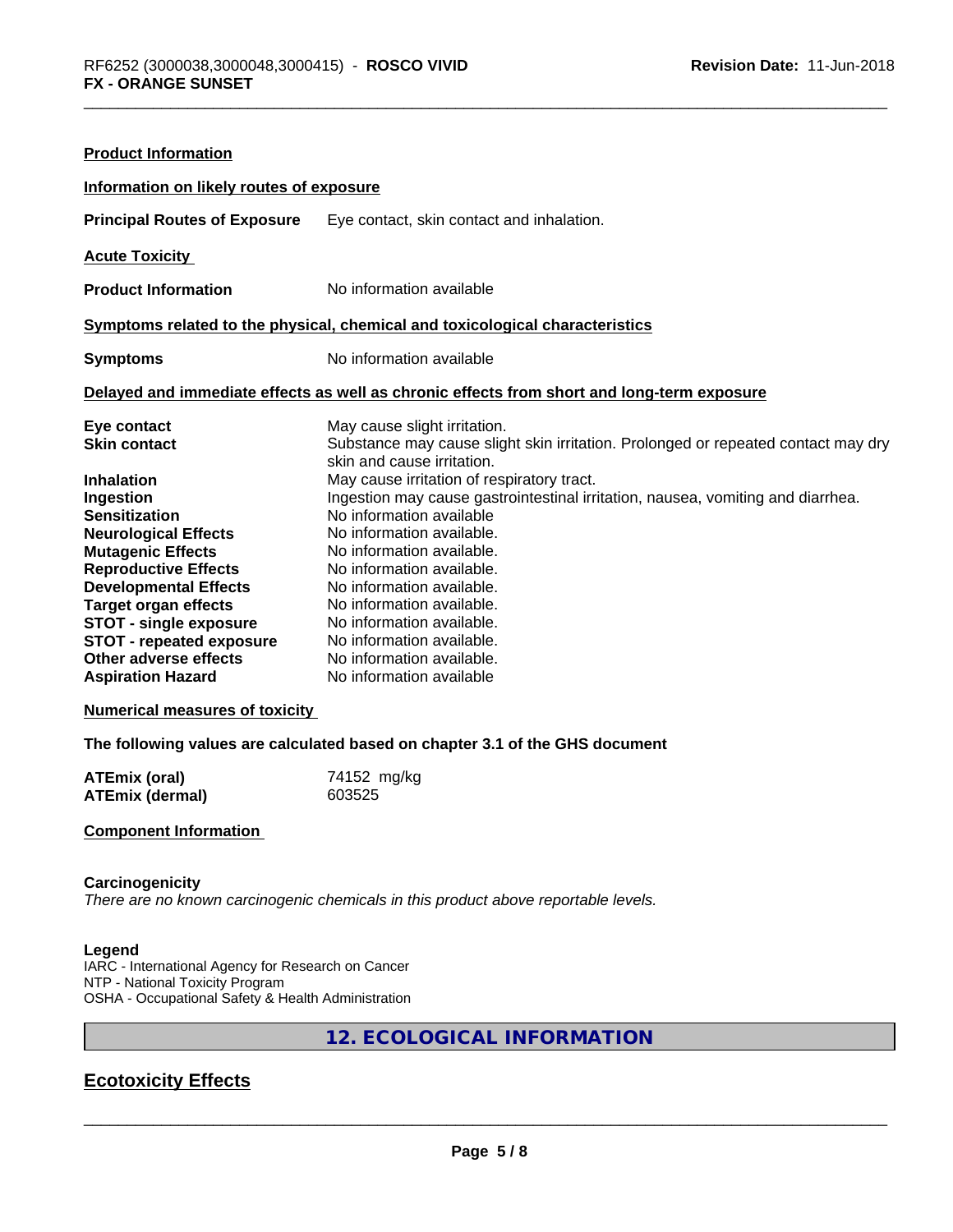The environmental impact of this product has not been fully investigated.

#### **Product Information**

## **Acute Toxicity to Fish**

No information available

#### **Acute Toxicity to Aquatic Invertebrates**

No information available

#### **Acute Toxicity to Aquatic Plants**

No information available

#### **Persistence / Degradability**

No information available.

#### **Bioaccumulation**

No information available.

#### **Mobility in Environmental Media**

No information available.

#### **Ozone**

No information available

#### **Component Information**

#### **Acute Toxicity to Fish**

No information available

#### **Acute Toxicity to Aquatic Invertebrates**

No information available

#### **Acute Toxicity to Aquatic Plants**

No information available

|                              | 13. DISPOSAL CONSIDERATIONS                                                                                                                                                                                               |  |
|------------------------------|---------------------------------------------------------------------------------------------------------------------------------------------------------------------------------------------------------------------------|--|
| <b>Waste Disposal Method</b> | Dispose of in accordance with federal, state, and local regulations. Local<br>requirements may vary, consult your sanitation department or state-designated<br>environmental protection agency for more disposal options. |  |
|                              | 14. TRANSPORT INFORMATION                                                                                                                                                                                                 |  |
| <b>DOT</b>                   | Not regulated                                                                                                                                                                                                             |  |
| <b>ICAO / IATA</b>           | Not regulated                                                                                                                                                                                                             |  |
| <b>IMDG/IMO</b>              | Not regulated                                                                                                                                                                                                             |  |
|                              |                                                                                                                                                                                                                           |  |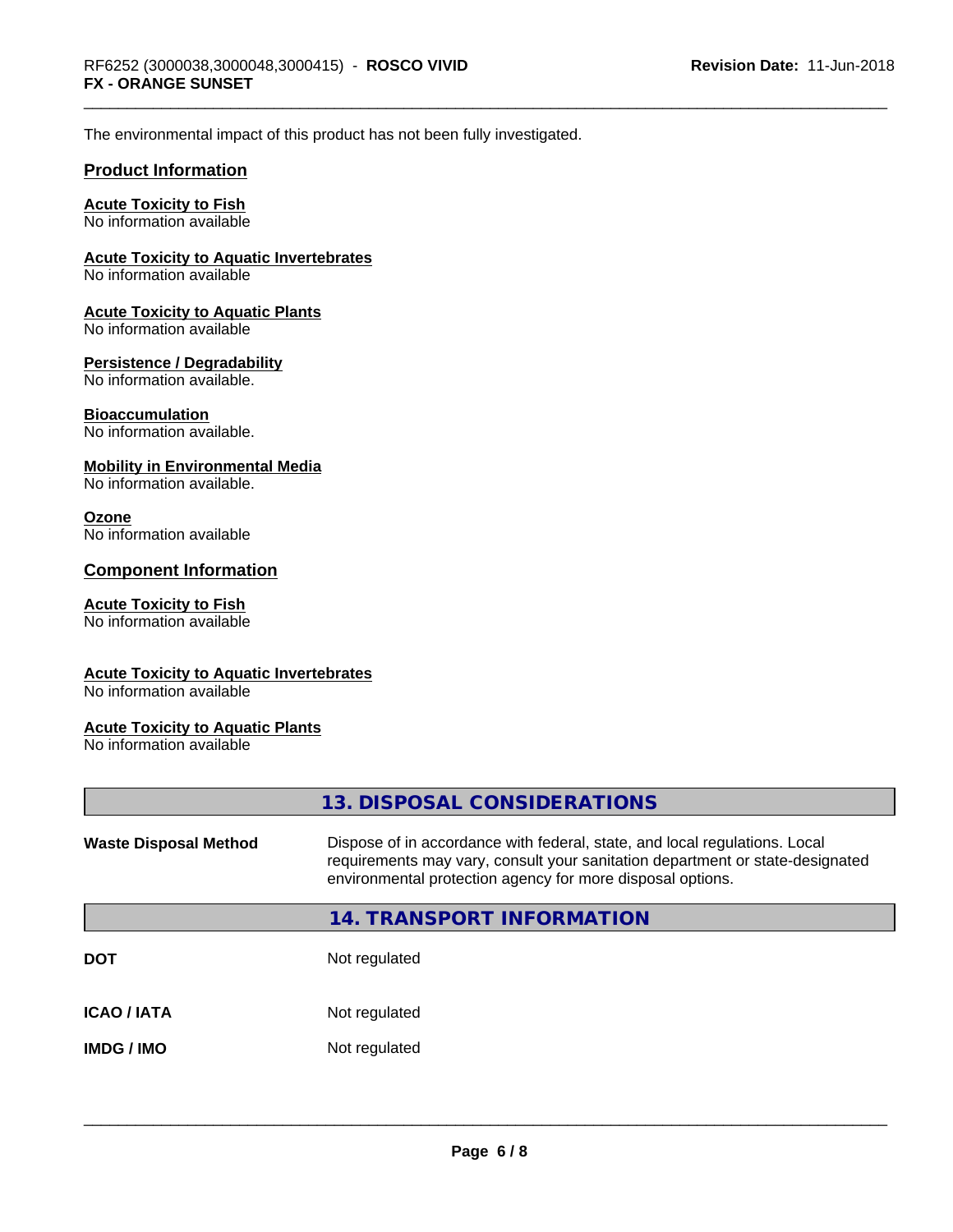## **15. REGULATORY INFORMATION**

## **International Inventories**

| <b>TSCA: United States</b> | Yes - All components are listed or exempt. |
|----------------------------|--------------------------------------------|
| <b>DSL: Canada</b>         | Yes - All components are listed or exempt. |

## **Federal Regulations**

#### **SARA 311/312 hazardous categorization**

| Acute health hazard               | No |  |
|-----------------------------------|----|--|
| Chronic Health Hazard             | Nο |  |
| Fire hazard                       | No |  |
| Sudden release of pressure hazard | Nο |  |
| Reactive Hazard                   | Nο |  |

#### **SARA 313**

Section 313 of Title III of the Superfund Amendments and Reauthorization Act of 1986 (SARA). This product contains a chemical or chemicals which are subject to the reporting requirements of the Act and Title 40 of the Code of Federal Regulations, Part 372:

*None*

#### **Clean Air Act,Section 112 Hazardous Air Pollutants (HAPs) (see 40 CFR 61)**

This product contains the following HAPs:

*None*

## **US State Regulations**

### **California Proposition 65**

**AN** WARNING: Cancer and Reproductive Harm– www.P65warnings.ca.gov

#### **State Right-to-Know**

| . .<br>hemical name<br>- - -            | мә<br>uscus | loreou<br>"Ne<br>--<br>-35 | $-$ -valuation<br>anno |
|-----------------------------------------|-------------|----------------------------|------------------------|
| ື້<br>alvcol<br>วviene<br>$\sim$<br>. . |             |                            |                        |

#### **Legend**

X - Listed

## **16. OTHER INFORMATION**

**HMIS** - **Health:** 1 **Flammability:** 0 **Reactivity:** 0 **PPE:** -

 $\overline{\phantom{a}}$  ,  $\overline{\phantom{a}}$  ,  $\overline{\phantom{a}}$  ,  $\overline{\phantom{a}}$  ,  $\overline{\phantom{a}}$  ,  $\overline{\phantom{a}}$  ,  $\overline{\phantom{a}}$  ,  $\overline{\phantom{a}}$  ,  $\overline{\phantom{a}}$  ,  $\overline{\phantom{a}}$  ,  $\overline{\phantom{a}}$  ,  $\overline{\phantom{a}}$  ,  $\overline{\phantom{a}}$  ,  $\overline{\phantom{a}}$  ,  $\overline{\phantom{a}}$  ,  $\overline{\phantom{a}}$ 

#### **HMIS Legend** 0 - Minimal Hazard